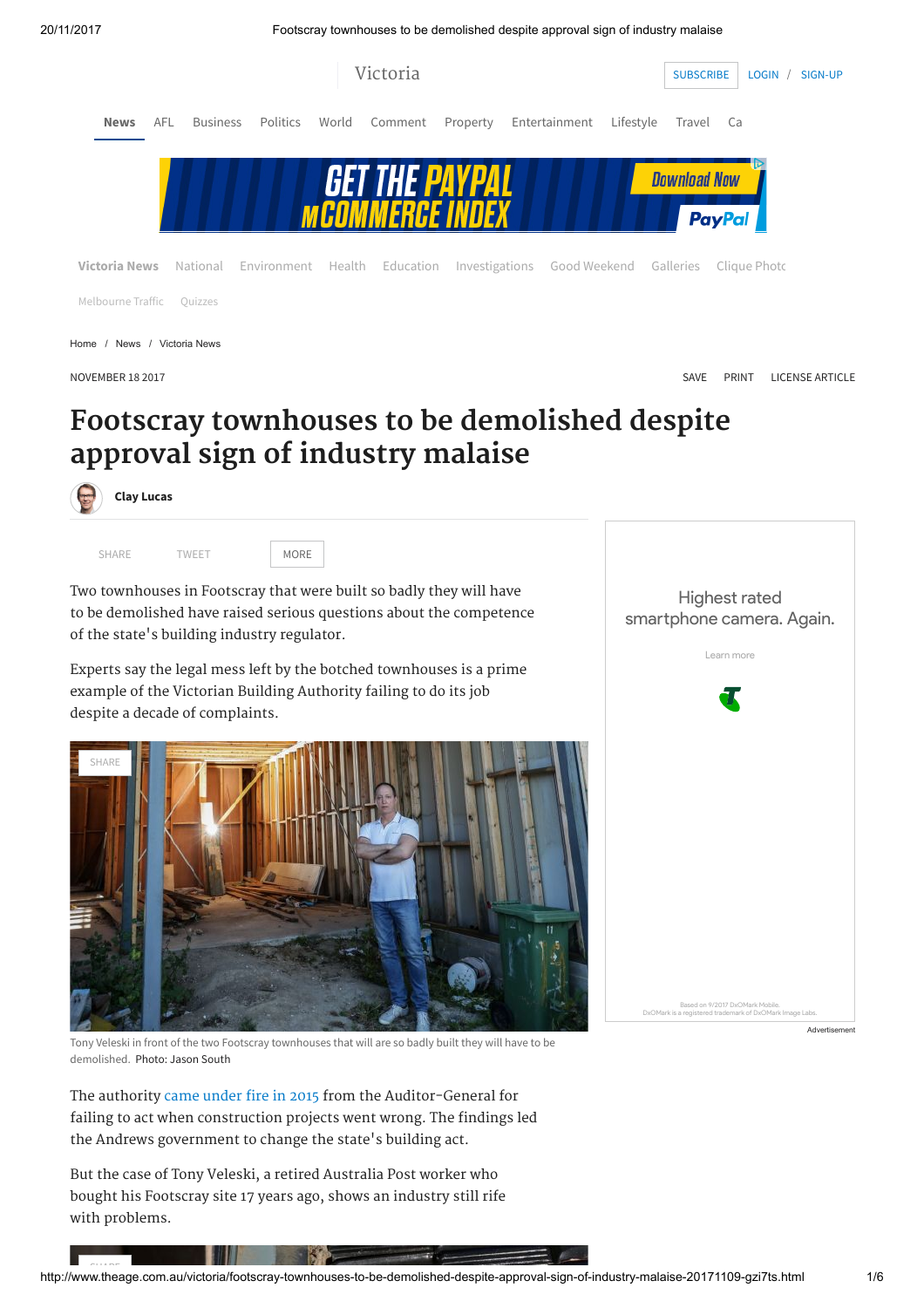20/11/2017 Footscray townhouses to be demolished despite approval sign of industry malaise



Tony Veleski paid a builder to construct two townhouses in Footscray. The build went badly wrong, and yet the building surveyor – who is meant to protect his interests – still signed off on the builder's works despite its obvious defects. The building is so bad it will need to be demolished. Photo shows overhang of steel over the neighbour's property. Photo: Jason South

In 2015, construction on Mr Veleski's long-planned twin townhouses started.

His project was signed off at multiple stages by building surveyor Adam Petryshyn of Petracon Building Surveying Group.



Mr Veleski's builder – constructing the townhouses for just \$480,000, less than half what experts said was an appropriate price – went bankrupt.

## AM & PM UPDATE NEWSLETTER

Enter your email address Get the latest news and updates emailed straight to your inbox. SIGN UP

By submitting your email you are agreeing to Fairfax Media's [terms and conditions a](http://www.fairfax.com.au/conditions.html)nd [privacy policy.](http://www.fairfax.com.au/privacy.html)

After a range of flaws were identified with the work signed off by the building surveyor, the Victorian Building Authority agreed to remove Mr Petryshyn from the job.

But before he could be officially replaced by another building surveyor, Mr Petryshyn visited the townhouses – which he had approved six months before – and deemed them unsafe.

He ordered their immediate demolition.

The Victorian Building Authority, instead of investigating the surveyor's conduct, reinstated him.

MOST POPULAR

- 1 [oBikes spark vicious brawl on](http://www.theage.com.au/victoria/obikes-spark-vicious-brawl-on-melbourne-train-20171119-gzomns.html) Melbourne train
- 2 [Enjoy the spring sunshine ... while](http://www.theage.com.au/victoria/melbourne-weather-enjoy-the-spring-sunshine--while-you-still-can-20171119-gzon7e.html) you still can
- 3 [Bottleneck blitz: Guy promises to](http://www.theage.com.au/victoria/bottleneck-blitz-liberals-leader-matthew-guy-promises-to-remove-55-road-intersections-20171119-gzojcr.html) remove 55 intersections
- 4 Melbourne['s toxic wetlands](http://www.theage.com.au/victoria/melbournes-toxic-wetlands-20171119-gzobks.html)
- 5 Knife held to woman's neck in [Wyndham Vale supermarket armed](http://www.theage.com.au/victoria/knife-held-to-womans-neck-in-wyndham-vale-supermarket-armed-robbery-20171119-gzomfr.html) robbery



Found the perfect home? Find the right home loan [SEARCH](https://adclick.g.doubleclick.net/pcs/click?xai=AKAOjsvQeUl-Y5no-MNbC1aA3OqT3-8_Pg1chtyRrDP883AmCIId23v1FbrGd-WwLW8A0UrY5K6GJEg84ctOtuCRsTrW1dB5EmE_7PnRrnaX97Yxwga3-4wwj6mwXlhJJqXIF-dY48aE_n_X61egUPLE3CY29fuxqDcCVVRnimYPw_J8nNvnzXBJlB9Kd03DAzZ-VswZ3XZTGq7yuH6hiN-Uh7BU2DiPapGbODYVaxrOR8yrn7yG4XzvIQjbr93qKWrBw46AfpkSeiYxQO12k3qtwytzm9f-AYVBCWrobZtdEw&sig=Cg0ArKJSzF7UYss3hpqfEAE&urlfix=1&adurl=https://campaigns.echoice.com.au/domain-partners/?utm_source=CompareSave&utm_campaign=Home%20Loans&utm_medium=5&utm_term=Default&utm_content=Lifestyle-Found-SearchNow) NOW

### PROPERTY NEWS

Palm Beach, the [conservative Sydney ...](https://www.domain.com.au/news/palm-beach-the-conservative-sydney-neighbourhood-almost-unchanged-by-time-20171020-gyhuqh/?utm_source=masthead&utm_medium=sidebar&utm_campaign=domainnews)



[Property Investors Council](https://www.domain.com.au/news/property-investors-council-of-australia-lobby-group-launched-to-stop-landlords-being-singled-out-20171020-gz36zr/?utm_source=masthead&utm_medium=sidebar&utm_campaign=domainnews) of Australia ...



# FOLLOW MELB EXPRESS

[FACEBOOK](https://www.facebook.com/melbexpress) [TWITTER](https://twitter.com/melbexpress)

# FOLLOW THE AGE

[NEWSLETTERS](https://membercentre.fairfax.com.au/NewsletterSubscription.aspx)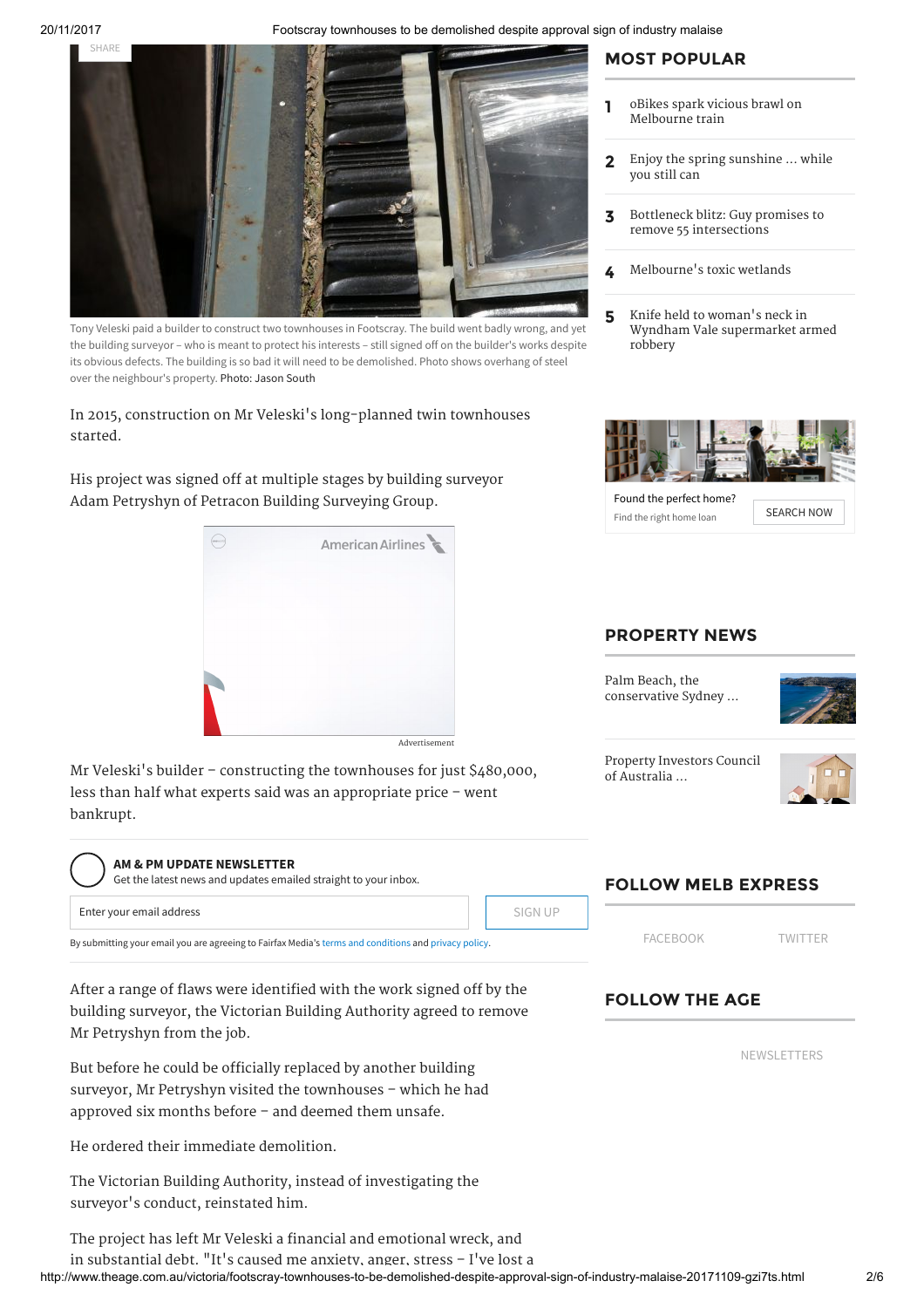in substantial debt. It s caused me anxiety, anger, stress I ve lost a lot of sleep over it."

The two half-completed townhouses were built almost a metre too high, on a faulty slab, an independent building report found.

The unlawful extra height at the base means the townhouses also break ResCode and Maribyrnong Council height limits by 1.5 metres.

Mr Veleski's building overhangs one neighbouring property, and excavation works may have undermined the other neighbour.

A separate building report shows Mr Veleski will have to pay almost \$1 million to get the building torn down and the building frame reinstated.

Mr Veleski's surveyor, Mr Petryshyn, in June 2016 found the properties were progressing well and had only minor problems.

Mr Petryshyn told The Age he did not want to discuss the case. The Age later put a range of questions to him via email over his role in signing off stages of the project but then later declaring demolition necessary.

In response he said via email: "I deny allegations of improper behaviour. No further comment."

Craig Little, a Victorian Building Authority spokesman, said Mr Petryshyn had been asked to provide information by this week detailing his mandatory inspections of the slab and frame at the Footscray site.

Mr Little said that, as Mr Petryshyn had failed to provide the information, he would now be investigated.

The authority could give a property owner consent to terminate the building surveyor, Mr Little said.

"But the termination will only take effect once a new surveyor is appointed. The owner of the Footscray property failed to appoint a new registered building surveyor."

Mr Veleski said he had arranged for a new surveyor to take over the Footscray job, but before he could start, a demolition order had been made by Mr Petryshyn.

Sahil Bhasin is general manager of Roscon, a company specialising in identifying building defects. "Everyone is on a mission to cover their own backside" when things went wrong in building disputes, he said.

Due to the privatisation of building surveying from the 1990s, the work done by council surveyors was opened to the private sector. Mr Bhasin said this had been disastrous for consumers.

Mr Bhasin, a former local government employee, said building surveyor powers and responsibilities should be handed back to public authorities such as councils. He said that, since privatisation, building surveyors were regularly not paid enough.

This meant inspections were sometimes not done thoroughly, with surveyors attempting to turn over as many projects as possible to make a profit. Some had up to 10 small residential projects running at once, he said.